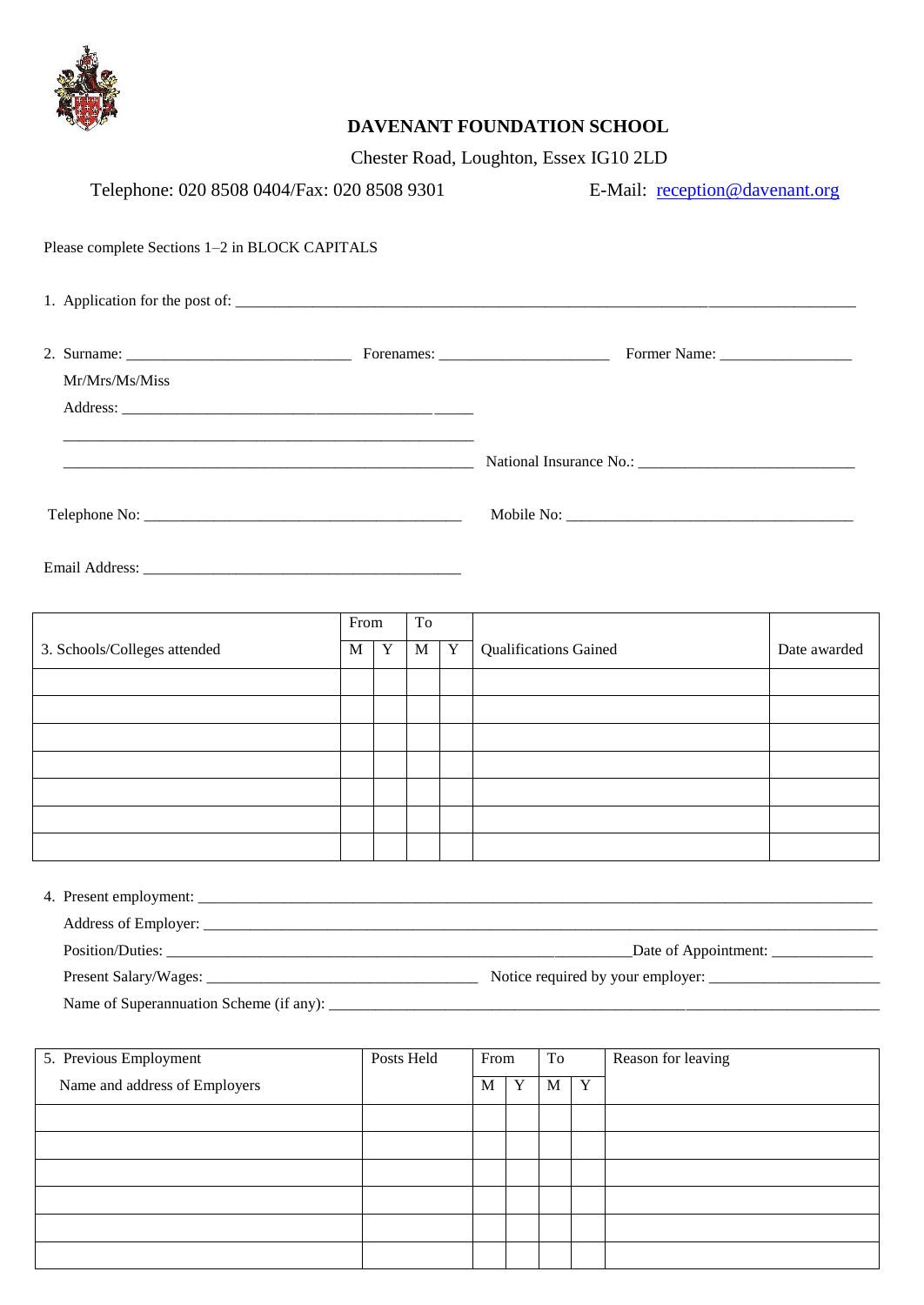6. Please provide information about your background, previous experience and what you believe you could bring to Davenant as a member of staff.